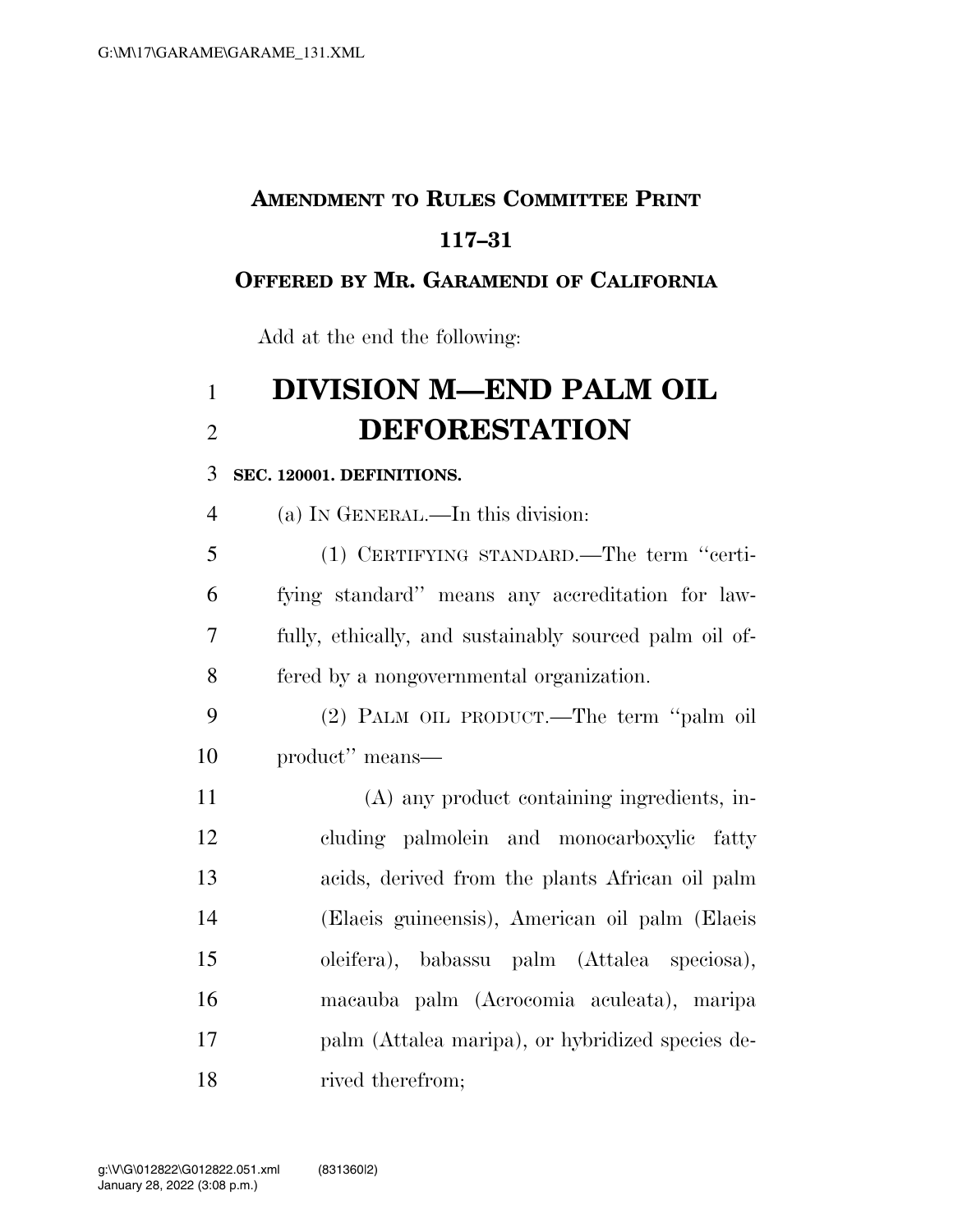| $\mathbf{1}$   | (B) those food products derived from im-                    |
|----------------|-------------------------------------------------------------|
| $\overline{2}$ | ported palm oil or any combination or portion               |
| 3              | thereof; or                                                 |
| $\overline{4}$ | (C) any other product prepared, in whole                    |
| 5              | or in part from, or processed with, imported                |
| 6              | palm oil as the Secretary may specify.                      |
| 7              | (3) SECRETARY.—The term "Secretary" means                   |
| 8              | the Secretary of Agriculture.                               |
| 9              | (4) TAKING.—The term "taking" has the                       |
| 10             | meaning given the term in section 2 of the Lacey            |
| 11             | Act Amendments of 1981 (16 U.S.C. 3371).                    |
| 12             | (b) PALM OIL NOT CONSIDERED COMMON CULTIVAR                 |
| 13             | OR COMMON FOOD CROP.—The exclusions specified in            |
| 14             | section $2(f)(2)(A)$ of the Lacey Act Amendments of 1981    |
| 15             | $(16 \text{ U.S.C. } 3371(f)(2)(A))$ with respect to common |
| 16             | cultivars and common food crops shall not apply with re-    |
| 17             | spect to palm oil.                                          |
|                | 18 SEC. 120002. SUSTAINABILITY CERTIFICATIONS FOR PALM      |
| 19             | OIL DEEMED SUFFICIENT AS IMPORT DEC-                        |
| 20             | LARATIONS AND DUE DILIGENCE.                                |
| 21             | (a) IN GENERAL.—In the case of a palm oil product           |
| 22             | that meets the sustainability certification standards pub-  |
| 23             | lished under this section and for which documentation of    |
| 24             | meeting such standards is presented at the port of entry    |
| 25             | into the United States—                                     |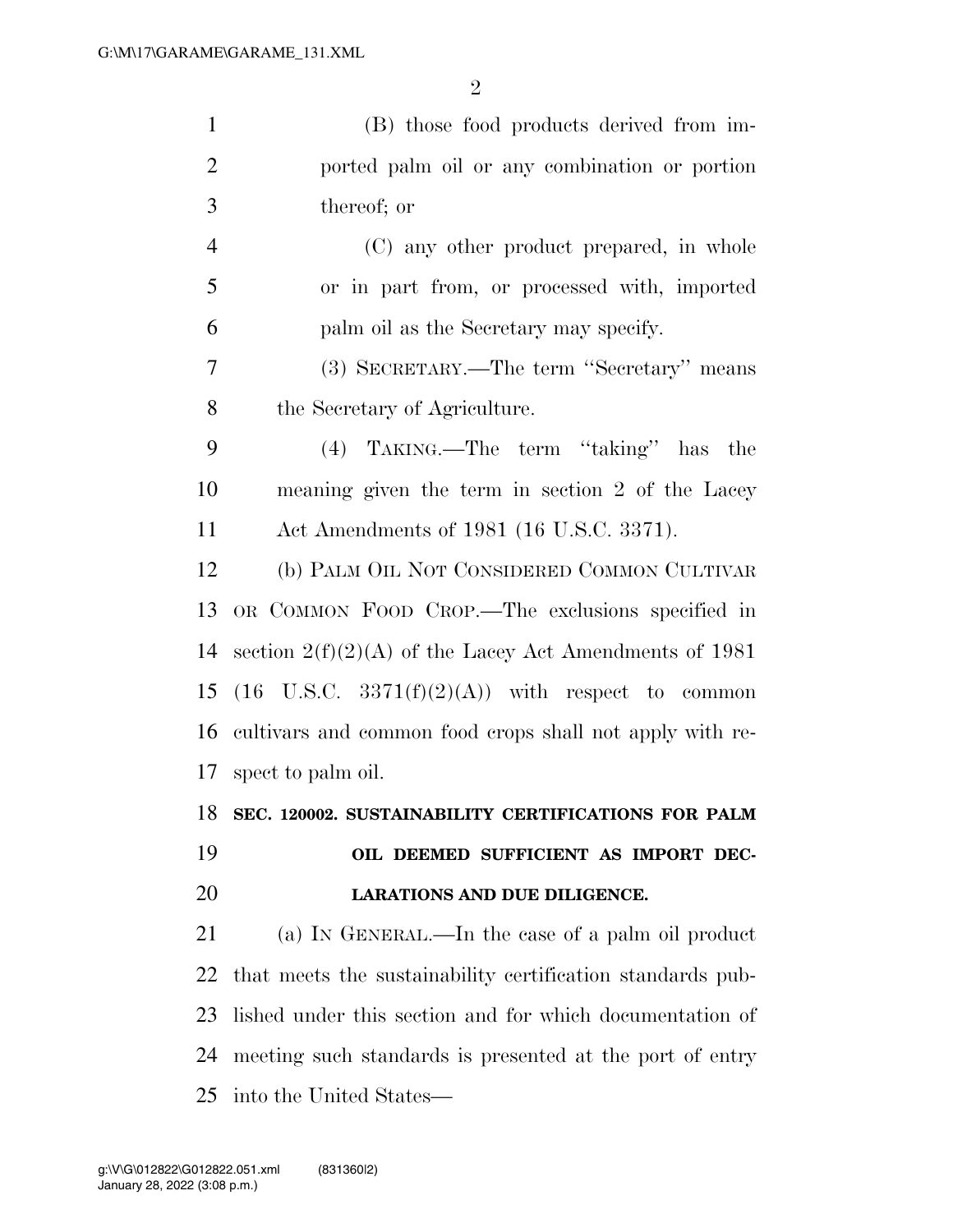| $\mathbf{1}$   | (1) such product shall not require an import           |
|----------------|--------------------------------------------------------|
| $\overline{2}$ | declaration under section $3(f)$ of the Lacey Act      |
| 3              | Amendments of 1981 (16 U.S.C. 3372(f)); and            |
| $\overline{4}$ | (2) such documentation shall be considered suf-        |
| 5              | ficient to demonstrate due care in the taking of such  |
| 6              | palm oil product under section $4(a)$ of the Lacey Act |
| 7              | Amendments of 1981 (16 U.S.C. 3373(a)).                |
| 8              | (b) CERTIFICATION STANDARDS.—                          |
| 9              | $(1)$ In GENERAL.—Not later than 90 days after         |
| 10             | the date of the enactment of this Act, the Secretary   |
| 11             | shall publish on an internet website of the Depart-    |
| 12             | ment of Agriculture for public comment a prelimi-      |
| 13             | nary list of nongovernmental certifying standards for  |
| 14             | sustainable palm oil.                                  |
| 15             | (2) CONSIDERATIONS.—In publishing the list             |
| 16             | under paragraph $(1)$ , the Secretary shall—           |
| 17             | (A) when considering whether to include a              |
| 18             | certifying standard on such list, prioritize certi-    |
| 19             | fying standards that promote—                          |
| 20             | (i) palm oil cultivation practices with                |
| 21             | decreased net greenhouse gas emissions;                |
| 22             | (ii) human rights of palm oil agricul-                 |
| 23             | tural workers;                                         |
| 24             | (iii) human rights of the communities                  |
| 25             | neighboring palm oil plantations; and                  |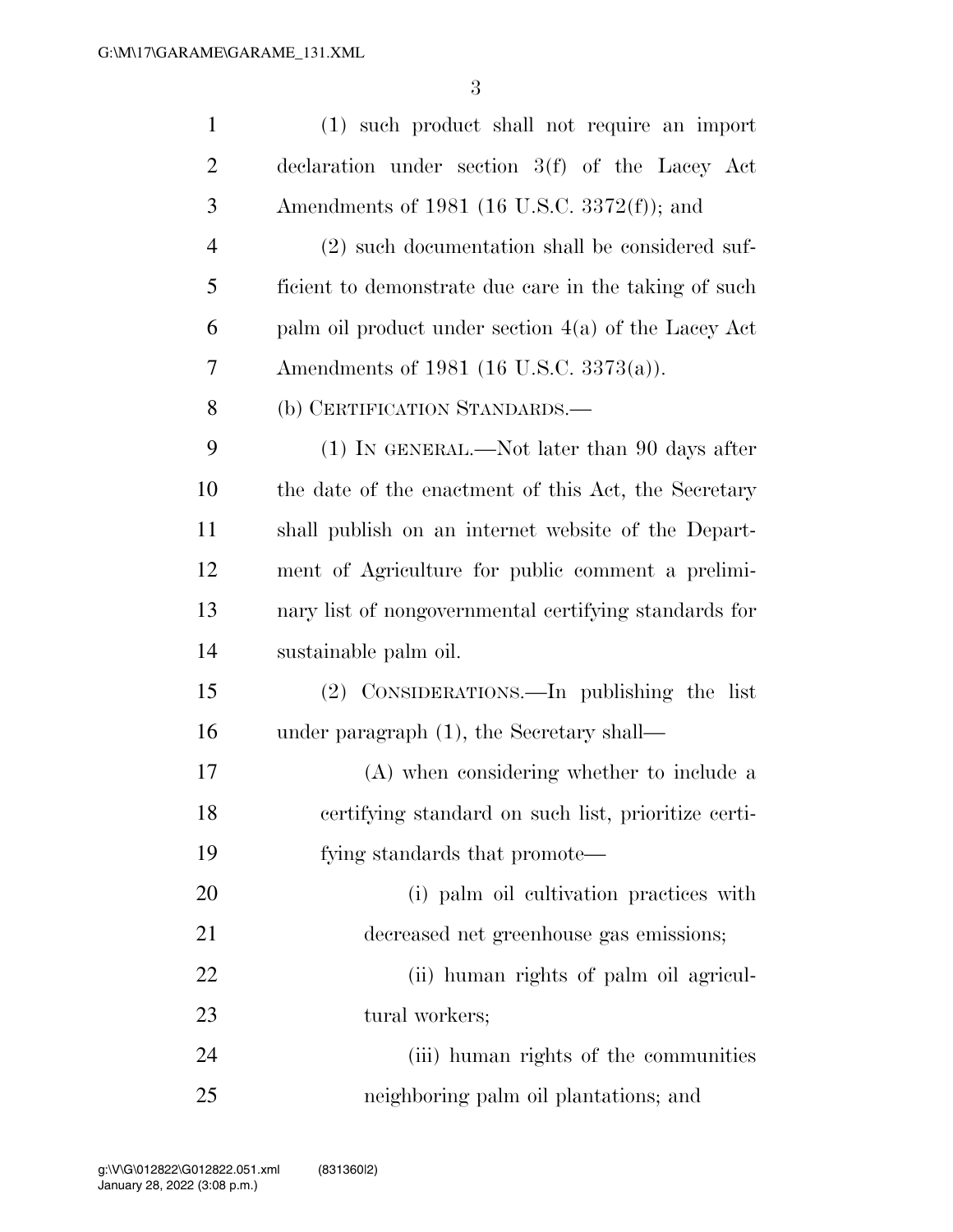| $\mathbf{1}$   | (iv) preventing deforestation<br><b>or</b>                 |
|----------------|------------------------------------------------------------|
| $\overline{2}$ | peatlands degradation; and                                 |
| 3              | (B) consider including in such list the cer-               |
| $\overline{4}$ | tifying standard sponsored by the Roundtable               |
| 5              | for Sustainable Palm Oil.                                  |
| 6              | (3)<br>EXCLUDED STANDARDS.—The Secretary                   |
| 7              | may not include in the list under paragraph (1) any        |
| 8              | standard issued by a foreign government.                   |
| 9              | (4) FINALIZATION.—Not later than 90 days                   |
| 10             | after the date on which the preliminary list of non-       |
| 11             | governmental certifying standards for sustainable          |
| 12             | palm oil under paragraph (1) is published, finalize        |
| 13             | the preliminary list.                                      |
| 14             | (5) UPDATES.—The Secretary shall—                          |
| 15             | (A) review and update, as appropriate, the                 |
| 16             | finalized list under paragraph (4) at least once           |
| 17             | every 5 years; and                                         |
| 18             | (B) allow for public notice and a period for               |
| 19             | public comment with respect to any such up-                |
| 20             | dates.                                                     |
| 21             | (c) TEMPORARY CERTIFICATIONS.—In the case of               |
| 22             | palm oil products for which documentation of meeting the   |
| 23             | sustainability certification standards referred to in sub- |
| 24             | section (a) cannot be provided, the Secretary may grant    |
| 25             | the importers of such products temporary certifications    |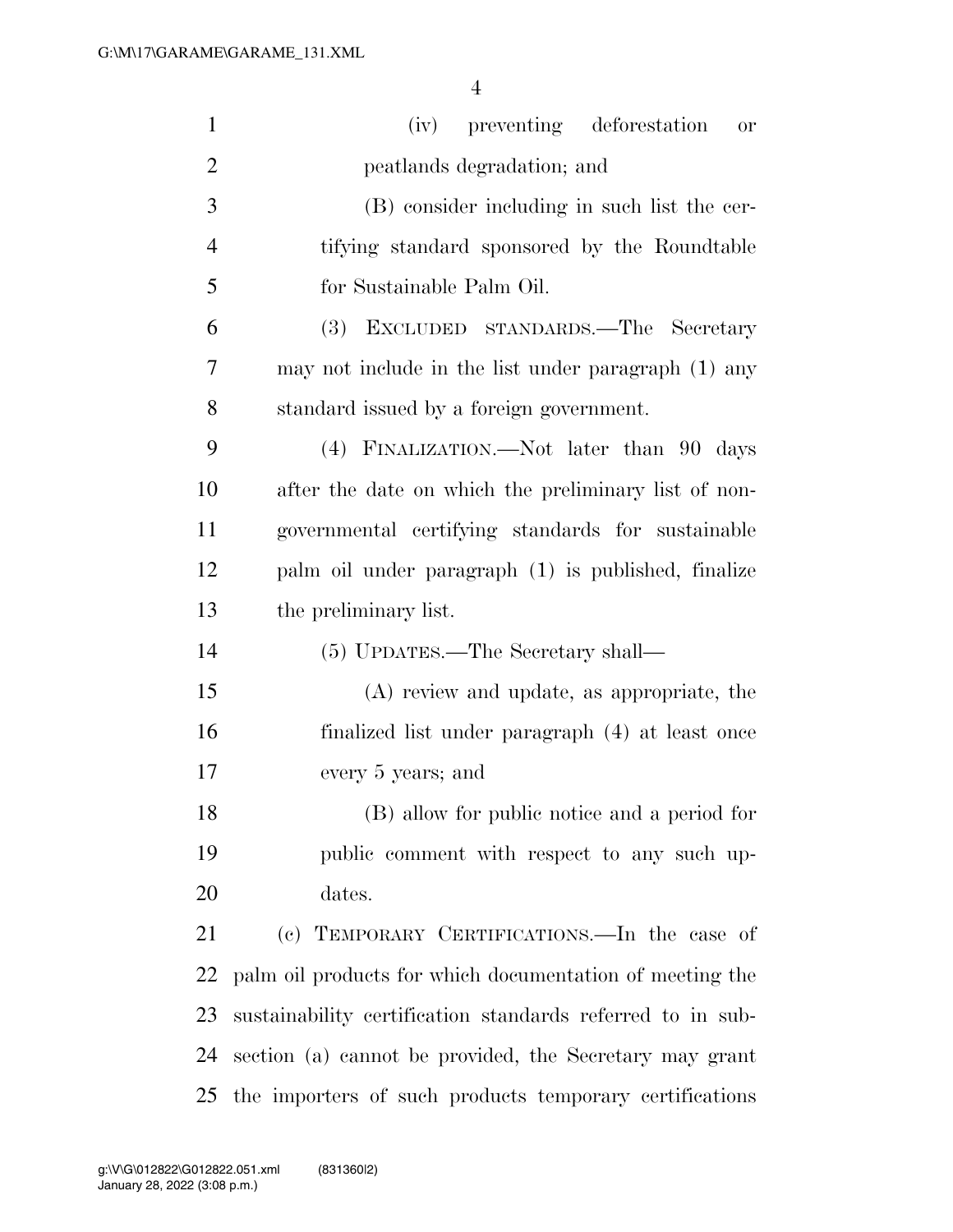that may be presented at the port of entry into the United States in lieu of such documentation for a period not to exceed one year, subject to renewal (of such duration as the Secretary may specify), if the Secretary publishes on a public internet site of the Department of Agriculture, and updates as necessary, a list of all such temporary cer- tifications, including with respect to each such temporary certification— (1) a written statement outlining the reason for granting the temporary certification; (2) the date on which the temporary certifi- cation expires; (3) the terms by which the temporary certifi- cation may be renewed, if applicable; and (4) any supporting documents or information considered by the Secretary in deciding to grant such temporary certification.

 **SEC. 120003. LABELING OF IMPORTED PALM OIL PROD-UCTS.** 

 (a) FOOD LABELING.—Section 403 of the Federal Food, Drug, and Cosmetic Act (21 U.S.C. 343) is amend-ed by adding at the end the following:

 ''(z) If it is a food that contains ingredients derived from imported palm oil, unless its labeling lists such ingre-dients by the common or usual name of the ingredient,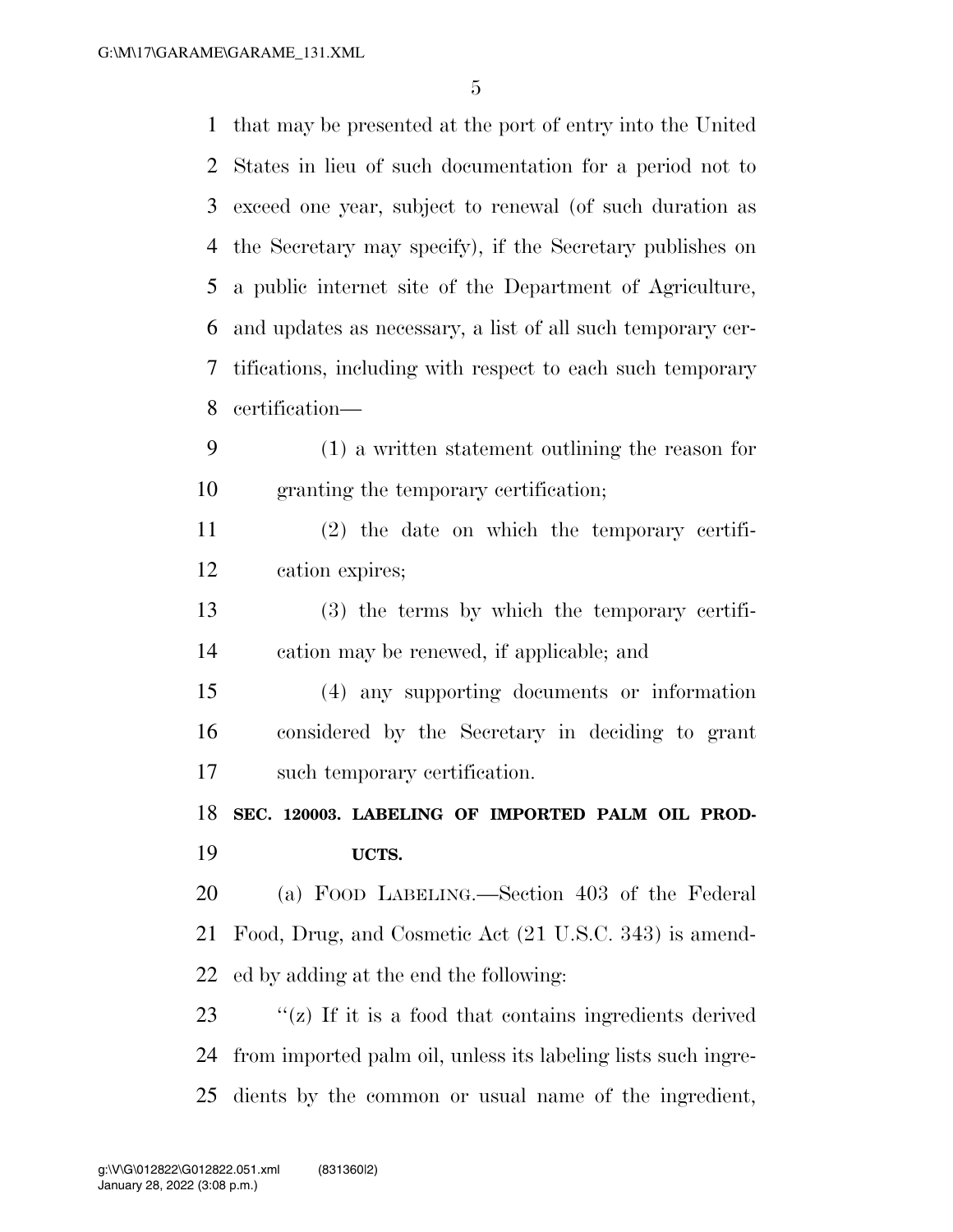| $\mathbf{1}$   | including listing (parenthetically or otherwise) of all com- |
|----------------|--------------------------------------------------------------|
| $\overline{2}$ | ponents of such ingredient.".                                |
| 3              | (b) COUNTRY OF ORIGIN LABELING.—                             |
| $\overline{4}$ | (1) USE IN FOOD.—Section $281(1)(A)$ of the                  |
| 5              | Agricultural Marketing Act of 1946 (7 U.S.C.                 |
| 6              | $1638(1)$ (A) is amended—                                    |
| 7              | $(A)$ in clause $(x)$ , by striking "and" at the             |
| 8              | end;                                                         |
| 9              | $(B)$ in clause $(xi)$ , by striking the period at           |
| 10             | the end and inserting "; and"; and                           |
| 11             | (C) by adding at the end the following:                      |
| 12             | "(xii) palm oil.".                                           |
| 13             | (2) OTHER USES.—Each head of a Federal                       |
| 14             | agency which regulates products containing palm oil          |
| 15             | shall issue regulations—                                     |
| 16             | (A) specifying that a person may not sell,                   |
| 17             | or offer for sale in interstate commerce, im-                |
| 18             | ported palm oil products, or another product                 |
| 19             | containing imported palm oil products, unless                |
| 20             | the packaging and labeling of such products                  |
| 21             | that are not, by operation of the amendments                 |
| 22             | made by paragraph $(1)$ , subject to section 282             |
| 23             | of the Agricultural Marketing Act of 1946 (7)                |
| 24             | U.S.C. 1638a), specify the country of origin of              |
| 25             | such products; and                                           |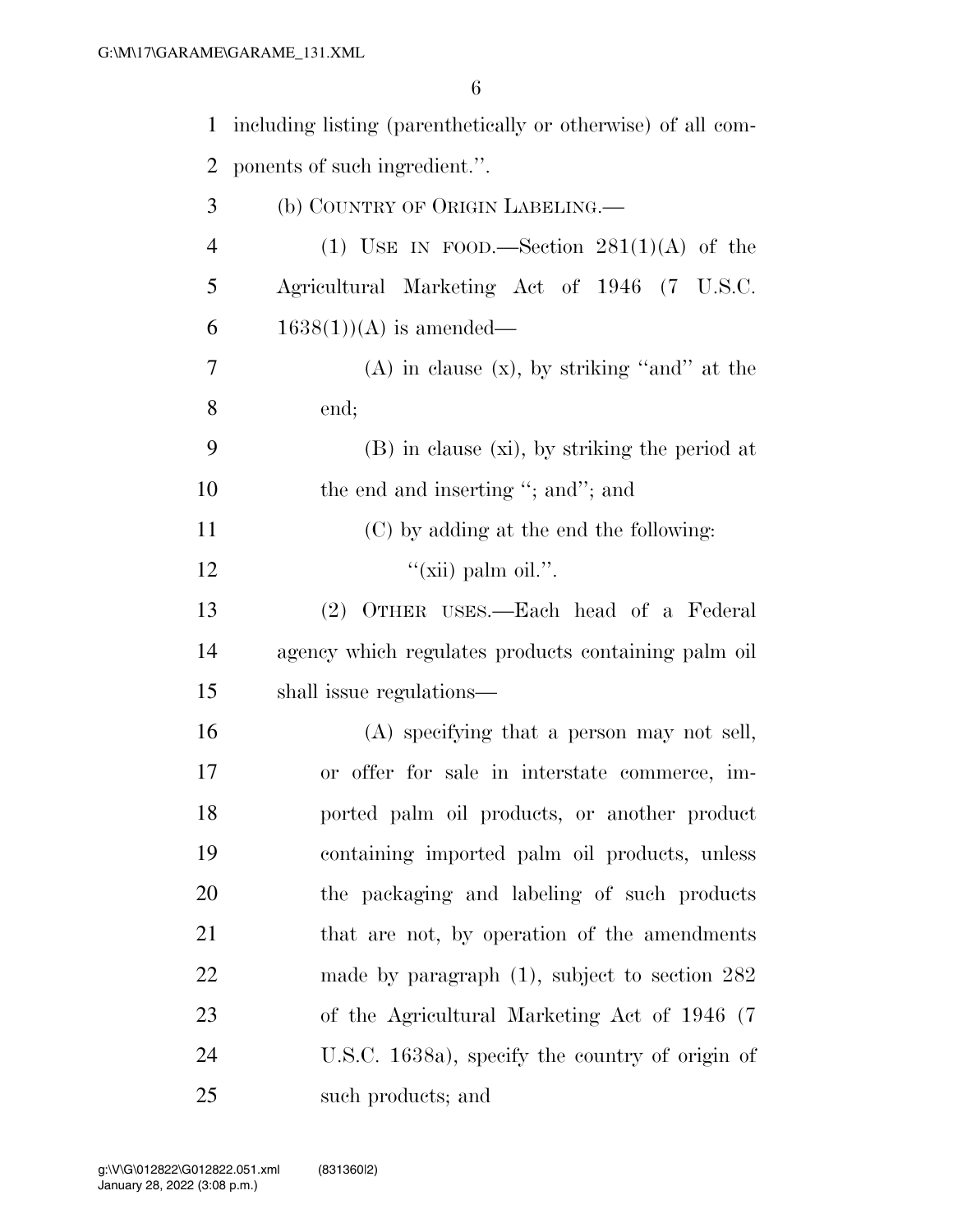| $\mathbf{1}$   | (B) providing for an exemption from the                    |
|----------------|------------------------------------------------------------|
| $\overline{2}$ | requirement specified pursuant to subparagraph             |
| 3              | (A) with respect to products containing im-                |
| $\overline{4}$ | ported palm oil products if the amount of im-              |
| 5              | ported palm oil in such product is de minimis              |
| 6              | (as determined by the head of the Federal                  |
| 7              | agency involved).                                          |
| 8              | SEC. 120004. UNITED STATES POLICY WITH RESPECT TO          |
| 9              | PALM OIL CULTIVATION ABROAD.                               |
| 10             | (a) MORATORIUM.—No Federal funds may be obli-              |
| 11             | gated, expended, or otherwise made available for the cul-  |
| 12             | tivation or processing of palm oil abroad, unless the Sec- |
| 13             | retary of State certifies that—                            |
| 14             | (1) the program, project, or activity for which            |
| 15             | such funds are made available will not—                    |
| 16             | (A) contribute to significant loss of native               |
| 17             | species;                                                   |
| 18             | (B) disrupt or contaminate natural water                   |
| 19             | sources;                                                   |
| <b>20</b>      | (C) reduce local food security;                            |
| 21             | (D) cause the forced displacement of local                 |
| 22             | people;                                                    |
| 23             | (E) contribute to deforestation;                           |
| 24             | (F) increase greenhouse gas emissions sub-                 |
|                |                                                            |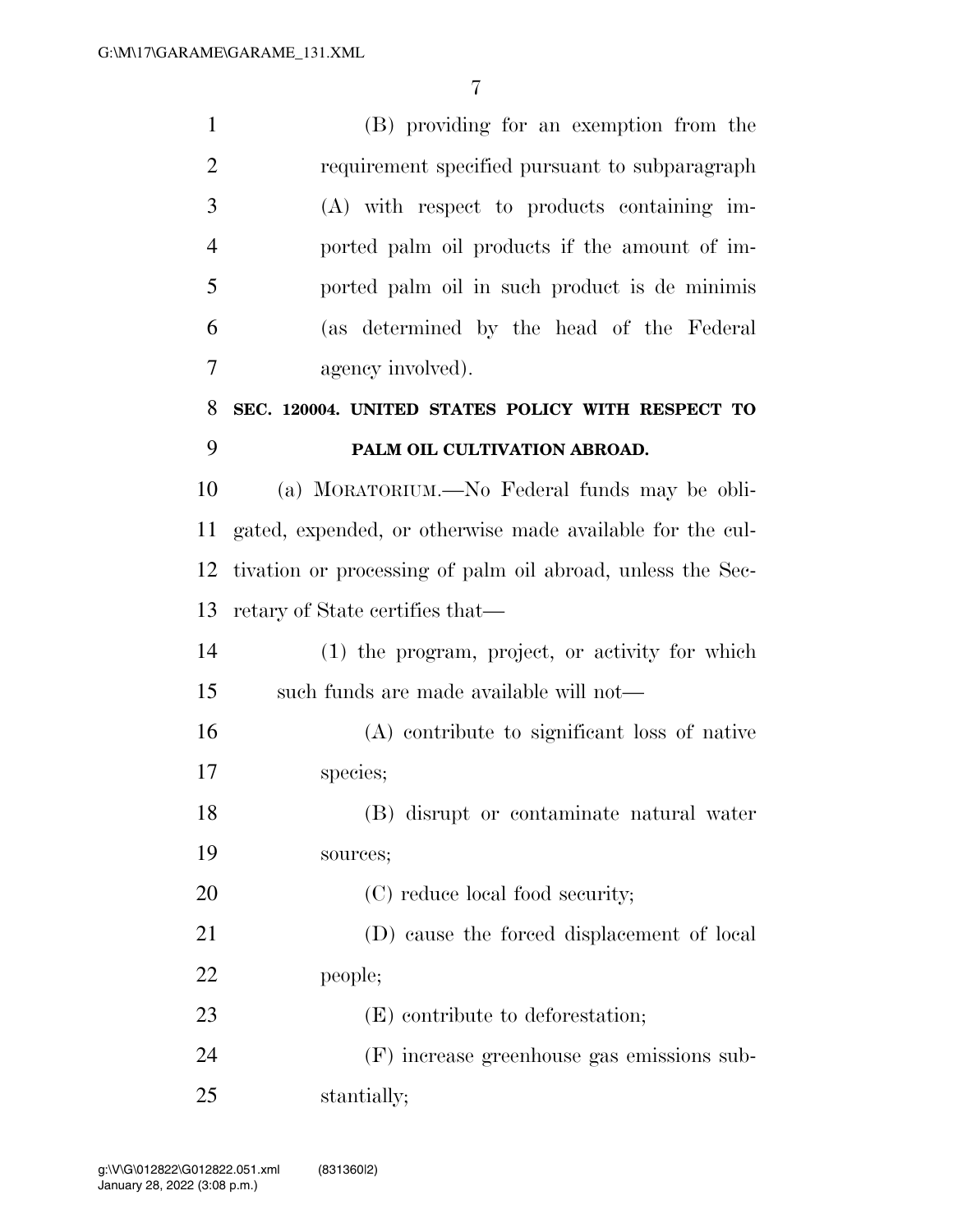| $\mathbf{1}$   | (G) contribute to human trafficking, forced                        |
|----------------|--------------------------------------------------------------------|
| $\overline{2}$ | labor, or child labor;                                             |
| 3              | (H) enable wildlife trafficking; or                                |
| $\overline{4}$ | (I) further bureaucratic corruption; and                           |
| 5              | $(2)$ the cultivation or processing is carried out                 |
| 6              | in accordance with the sustainability certification                |
| 7              | standards specified pursuant to section 120002.                    |
| 8              | (b) CONGRESSIONAL INSTRUCTIONS TO THE EXECU-                       |
| 9              | TIVE.—The President should instruct the Secretary of the           |
| 10             | Treasury, acting as the Chairman of the National Advi-             |
| 11             | sory Council on International Monetary and Financial               |
| 12             | Policies, and the United States Executive Director at each         |
| 13             | international financial institution (as defined in section         |
| 14             | $1701(c)(2)$ of the International Financial Institutions Act       |
| 15             | $(22 \text{ U.S.C. } 262r(c)(2))$ to use the voice and vote of the |
| 16             | United States to oppose new proposals for palm oil devel-          |
| 17             | opment loans, unless the development of palm oil is to be          |
| 18             | carried out in accordance with the sustainability certifi-         |
| 19             | cation standards specified pursuant to section 120002.             |
| 20             | (c) CONSULTATION.—The Secretary of Agriculture                     |
| 21             | shall consult and collaborate with the Secretary of State          |
| 22             | and the Administrator of the Agency for International De-          |
| 23             | velopment in carrying out activities under this division re-       |

 lating to palm oil cultivation and development in other countries.